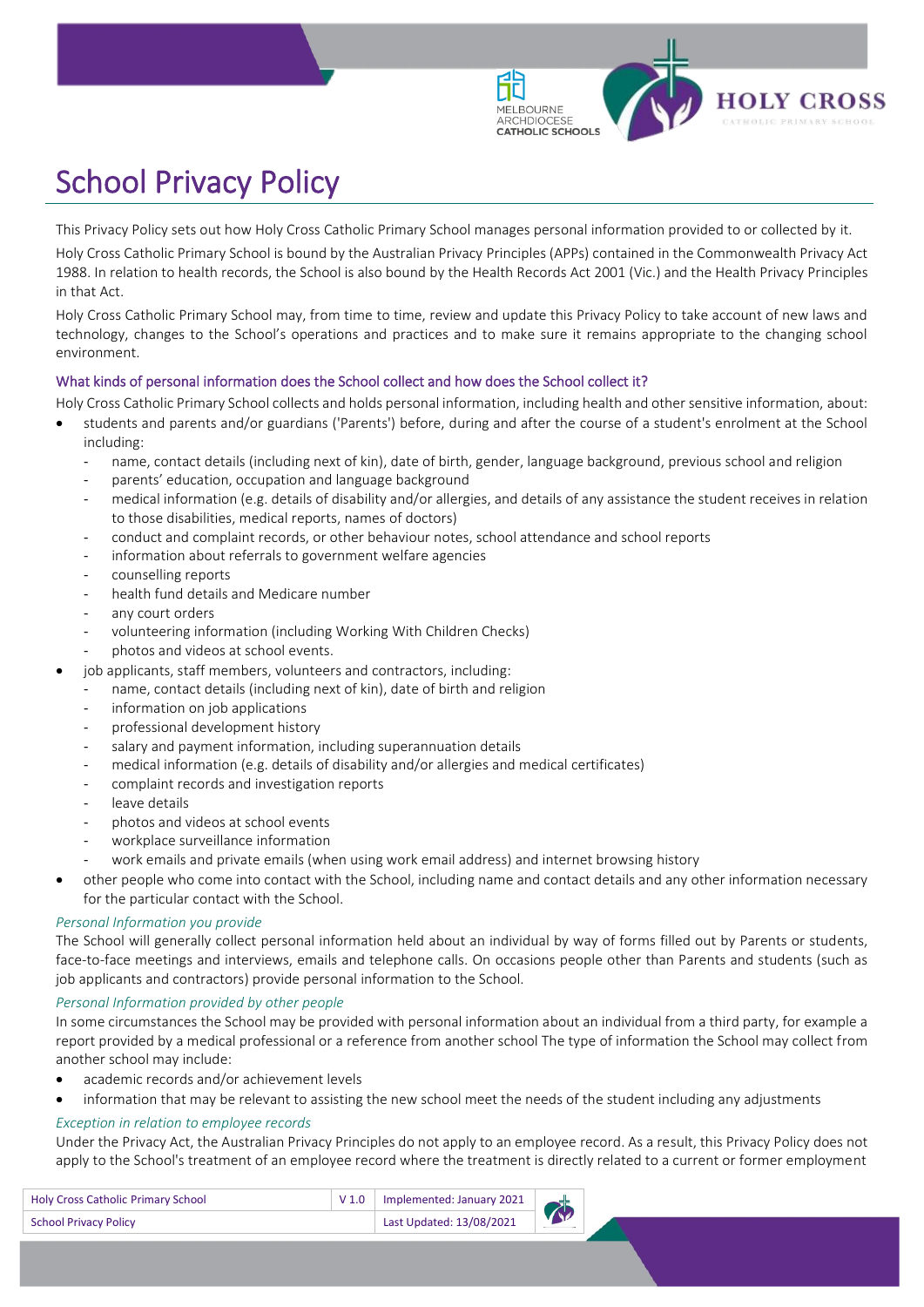relationship between the School and employee. The School handles staff health records in accordance with the Health Privacy Principles in the Health Records Act 2001 (Vic.).

## *Anonymity*

The School needs to be able to identify individuals with whom it interacts and to collect identifiable information about them to facilitate the delivery of schooling to its students and its educational and support services, conduct the job application process and fulfil other obligations and processes. However, in some limited circumstances some activities and interactions with the School may be done anonymously where practicable, which may include making an inquiry, complaint or providing feedback.

# How will the School use the personal information you provide?

The School will use personal information it collects from you for the primary purpose of collection, and for such other secondary purposes that are related to the primary purpose of collection and reasonably expected by you, or to which you have consented.

Students and Parents: In relation to personal information of students and Parents, the School's primary purpose of collection is to enable the School to provide schooling to students enrolled at the School (including educational and support services for the student), exercise its duty of care and perform necessary associated administrative activities which will enable students to take part in all the activities of the School. This includes satisfying the needs of Parents, the needs of the student and the needs of the School throughout the whole period the student is enrolled at the School.

The purposes for which the School uses personal information of students and Parents include:

- to keep Parents informed about matters related to their child's schooling, through correspondence, newsletters and magazines
- day-to-day administration of the School
- looking after students' educational, social and medical wellbeing
- seeking donations and marketing for the School
- to satisfy the School's legal obligations and allow the School to discharge its duty of care
- to satisfy the School service providers' legal obligations, including the Catholic Education Commission of Victoria Ltd (CECV) and the Catholic Education Offices.

In some cases where the School requests personal information about a student or Parent, if the information requested is not provided, the School may not be able to enrol or continue the enrolment of the student or permit the student to take part in a particular activity.

## *Job applicants and contractors*

In relation to personal information of job applicants and contractors, the School's primary purpose of collection is to assess and (if successful) to engage the applicant, or contractor, as the case may be.

The purposes for which the School uses personal information of job applicants and contractors include:

- administering the individual's employment or contract, as the case may be
- for insurance purposes
- seeking donations and marketing for the School
- satisfying the School's legal obligations, for example, in relation to child protection legislation.

#### *Volunteers*

The School also obtains personal information about volunteers who assist the School in its functions or conduct associated activities, such as [include any alumni associations], to enable the School and the volunteers to work together, to confirm their suitability and to manage their visits.

#### *Counsellors*

The School contracts with external providers to provide counselling services for some students. The principal may require the Counsellor to inform him or her or other teachers of any issues the principal and the Counsellor believe may be necessary for the School to know for the well- being or development of the student who is counselled or other students at the School.

#### *Parish*

The School may disclose limited personal information to the school parish to facilitate religious and sacramental programs, and other activities such as fundraising.

#### *Marketing and fundraising*

The School treats marketing and seeking donations for the future growth and development of the School as an important part of ensuring that the School continues to provide a quality learning environment in which both students and staff thrive. Personal information held by the School may be disclosed to organisations that assist in the School's fundraising, for example, the School's Foundation or alumni organisation [or, on occasions, external fundraising organisations].

Parents, staff, contractors and other members of the wider School community may from time to time receive fundraising information. School publications, like newsletters and magazines, which include personal information and sometimes people's images, may be used for marketing purposes.

| <b>Holy Cross Catholic Primary School</b> | $\vert$ V 1.0   Implemented: January 2021 | $\overline{\Lambda}$ |
|-------------------------------------------|-------------------------------------------|----------------------|
| <b>School Privacy Policy</b>              | Last Updated: 13/08/2021                  |                      |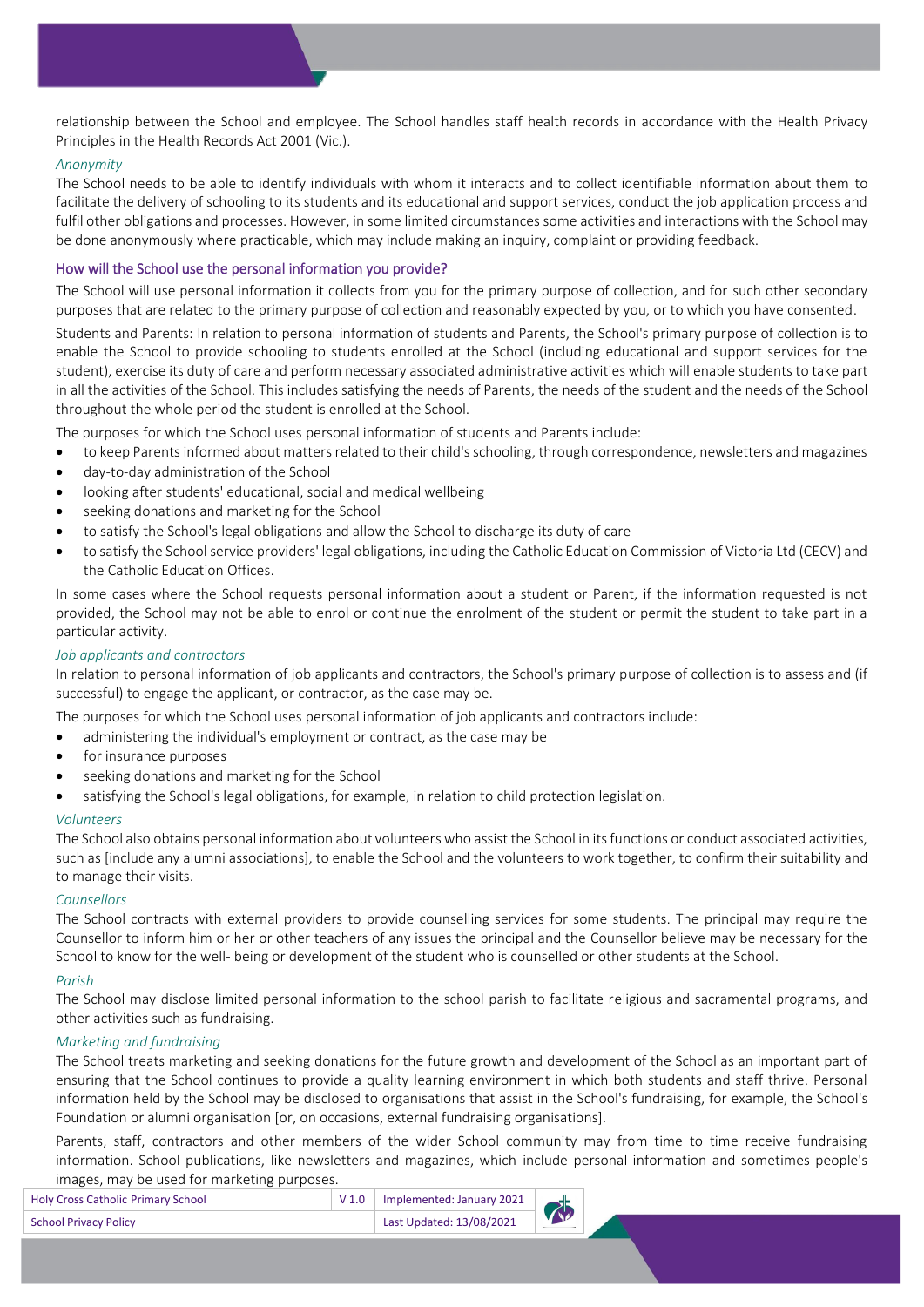# Who might the School disclose personal information to and store your information with?

Holy Cross Catholic Primary School may disclose personal information, including sensitive information, held about an individual for educational, administrative and support purposes. This may include to:

- School service providers which provide educational, support and health services to the School, (either at the School or off campus) including the Catholic Education Commission of Victoria Ltd (CECV), Catholic Education Offices, specialist visiting teachers, volunteers, counsellors, sports coaches and providers of learning and assessment tools
- third party service providers that provide online educational and assessment support services, document and data management services, training and support services, hosting services, and software-as-a-services applications (such as the Integrated Catholic Online Network (ICON) and Google's G Suite)
- CECV and Catholic Education offices to discharge its responsibilities under the Australian Education Regulation 2013 (Regulation) and the Australian Education Act 2013 (Cth) (AE Act) relating to students with a disability
- other third parties which the school uses to support or enhance the educational or pastoral care services for its students or to facilitate communications with Parents
- another school including to its teachers to facilitate the transfer of a student
- Federal and State government departments and agencies
- health service providers
- recipients of School publications, such as newsletters and magazines
- student's parents or guardians and their emergency contacts
- assessment and educational authorities including the Australian Curriculum, Assessment and Reporting Authority
- anyone to whom you authorise the School to disclose information
- anyone who we are required or authorised to disclose the information to by law, including child protection laws.

# *Nationally Consistent Collection of Data on School Students with Disability*

The school is required by the Federal Australian Education Regulation (2013) and Australian Education Act 2013 (Cth) (AE Act) to collect and disclose certain information under the Nationally Consistent Collection of Data (NCCD) on students with a disability. The school provides the required information at an individual student level to the Catholic Education Offices and the CECV, as an approved authority. Approved authorities must comply with reporting, record keeping and data quality assurance obligations under the NCCD. Student information provided to the federal government for the purpose of the NCCD does not explicitly identify any student.

# *Sending and storing information overseas*

The School may disclose personal information about an individual to overseas recipients, for instance, to facilitate a school exchange. However, the School will not send personal information about an individual outside Australia without:

- obtaining the consent of the individual; or
- otherwise complying with the Australian Privacy Principles or other applicable privacy legislation.

The School may from time to time use the services of third party online service providers (including for the delivery of services and third party online applications, or Apps relating to email, instant messaging and education and assessment, such as Google's G Suite, including Gmail) which may be accessible by you. Some personal information [including sensitive information] may be collected and processed or stored by these providers in connection with these services. These online service providers may be located in or outside Australia.

School personnel and the school's service providers, and the CECV and its service providers, may have the ability to access, monitor, use or disclose emails, communications (e.g. instant messaging), documents and associated administrative data for the purposes of administering the system and services ensuring their proper use.

The school makes reasonable efforts to be satisfied about the security of any personal information that may be collected, processed and stored outside Australia, in connection with any cloud and third party services and will endeavour to ensure the cloud is located in countries with substantially similar protections as the APPs.

The countries in which the servers of cloud service providers and other third party service providers are located may include: Australia, The United States, Canada and Europe.

Where personal and sensitive information is retained by a cloud service provider on behalf of CECV to facilitate Human Resources and staff administrative support, this information may be stored on servers located in or outside Australia.

# *How does the School treat sensitive information?*

In referring to 'sensitive information', the School means: information relating to a person's racial or ethnic origin, political opinions, religion, trade union or other professional or trade association membership, philosophical beliefs, sexual orientation or practices or criminal record, that is also personal information; health information and biometric information about an individual.

| <b>Holy Cross Catholic Primary School</b> | $\begin{array}{ l l }\n\hline\n\end{array}$ V 1.0 Implemented: January 2021 |  |
|-------------------------------------------|-----------------------------------------------------------------------------|--|
| <b>School Privacy Policy</b>              | Last Updated: 13/08/2021                                                    |  |